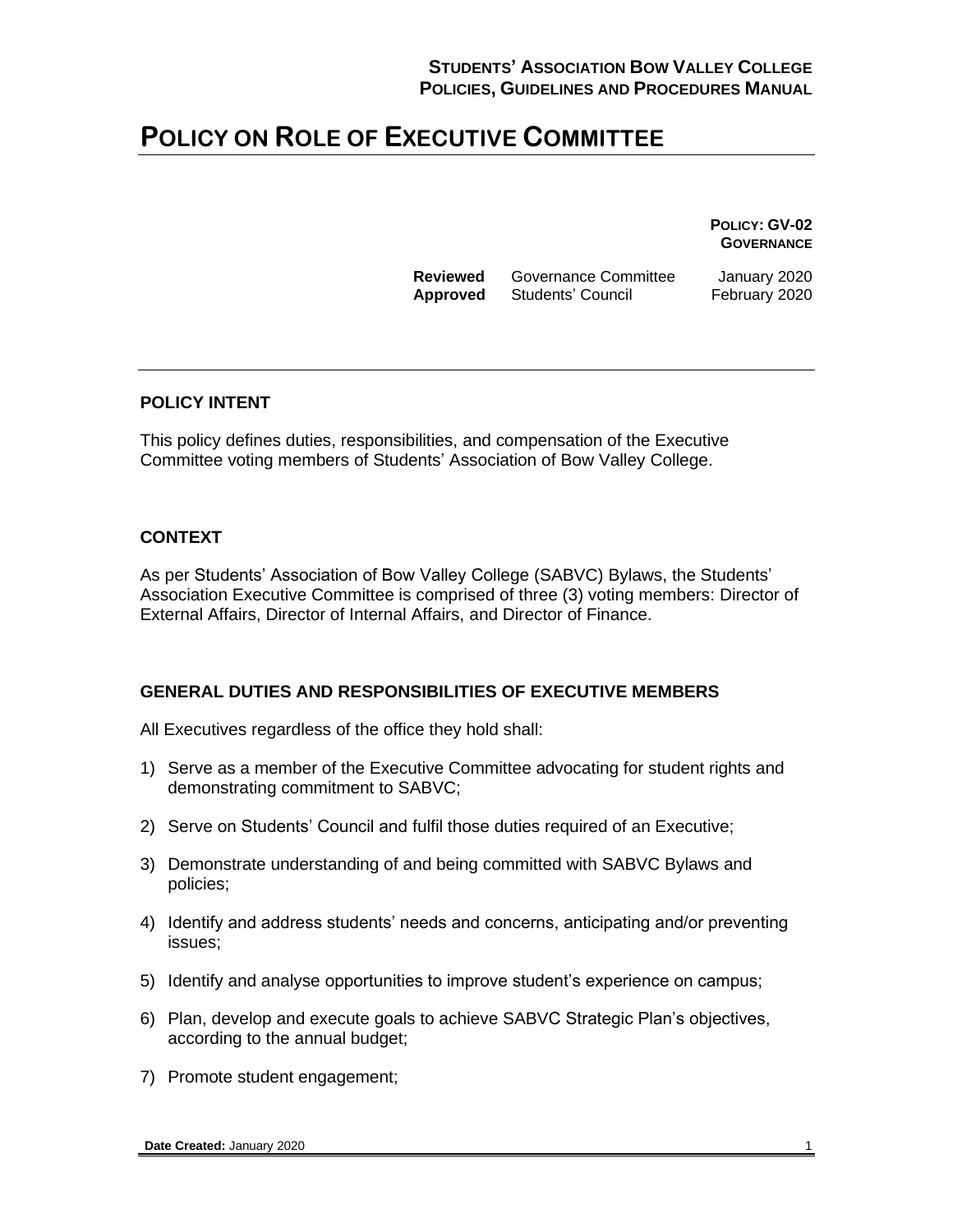- 8) Administer SABVC financial affairs;
- 9) Attend, actively participate in and report at:
	- a) Mandatory Executive Training in the beginning of their term;
	- b) Executive Committee meetings;
	- c) Student Council meetings;
	- d) Annual General Meeting;
	- e) Special Meetings;
	- f) Any other BVC or SABVC meeting, as per request and decision of Student Council;
	- g) Any conference, meeting, or event hosted by stakeholders, as per request and decision of Student Council;
	- h) SABVC activities and events;
	- i) SABVC *adhoc* committees;

10) Provide:

- a) monthly reports from May to April;
- b) a final report, in April, describing all achievements during their year-term;
- c) conference/meetings/event reports every time they attend to;
- 11) Assist other Executives in their duties as needed;
- 12) Orient their successor in the role of the Executive office held.

### **ROLE OF EACH EXECUTIVE**

#### *Director of External Affairs*

Director of External Affairs is the representative of SABVC to the external community. Key areas and focus: *external advocacy; governance of external affairs; networking; lobbying; fundraising and partnership*.

- 13) Be SABVC's spokesperson to SABVC Members and community, Bow Valley College (BVC), the City of Calgary, and all levels of government.
- 14) Be responsible for directing the governance affairs of SABVC.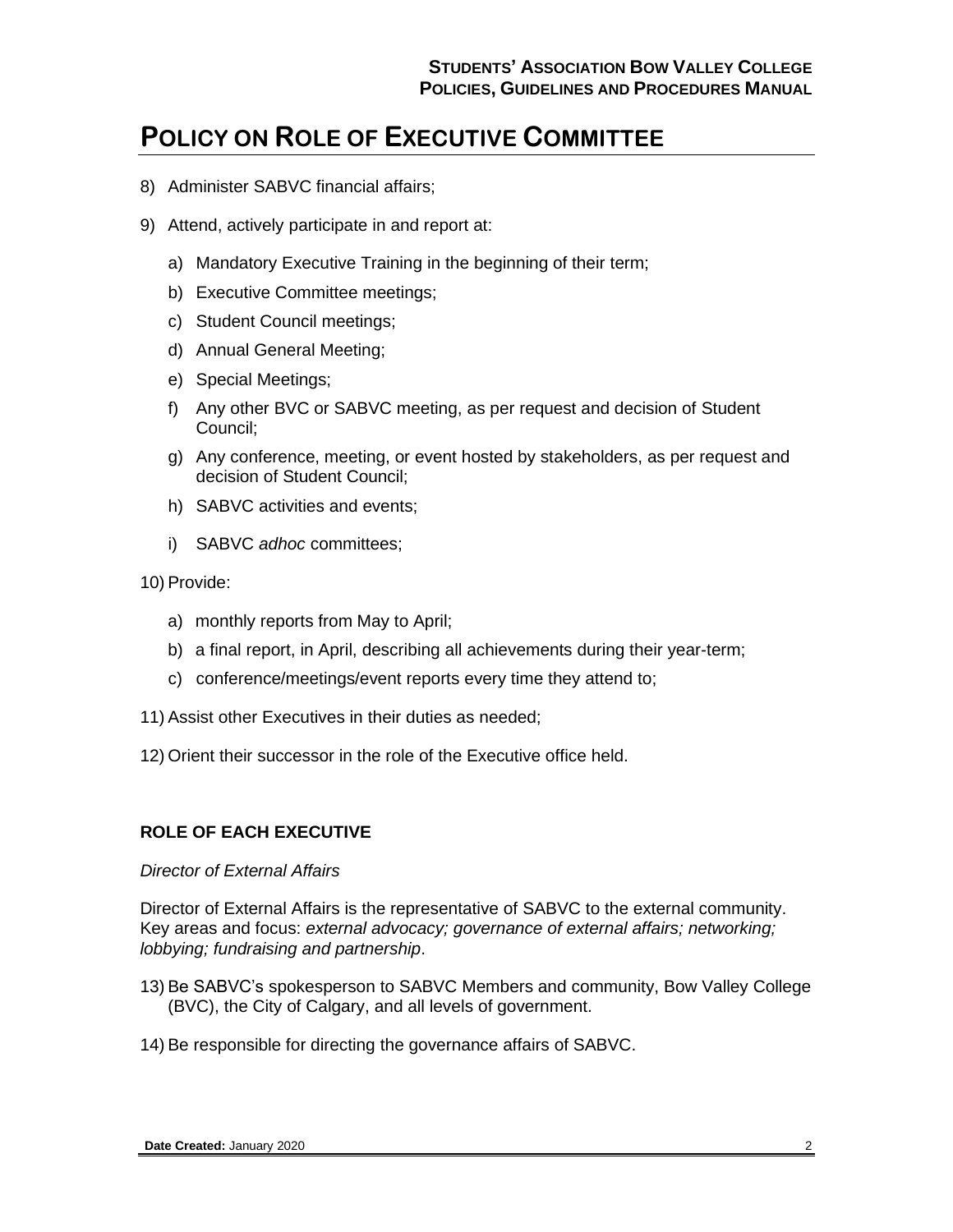- 15) Communicate regularly with all levels of government as part of an external advocacy role.
- 16) Research issues and external affairs that affect post-secondary education and SABVC Members and create policy statements and press releases on issues of concern with SABVC staff guidance and support.
- 17) Build and maintain a valuable network for SABVC in order to develop partnerships for the Association.
- 18) Educate and create dialogue with SABVC Members on external affairs and issues that may impact them, organizing initiatives and/or lobby efforts as applicable.
- 19) Inform Council of all government policy on post-secondary education and other issues relevant to members of SABVC.
- 20) Liaise with, and represent SABVC on outside organizations, committees, and coalitions, unless such duties have been otherwise assigned in the Bylaws, policies, or by Council.
- 21) Liaise with provincial and national student organizations, actively participating in lobby efforts with SABVC's student government associations with priority given to organizations that SABVC is a member of (e.g. ASEC).
- 22) Perform other duties as outlined in the Bylaws or any policy of SABVC, or as assigned by Council from time to time.

### *Director of Internal Affairs*

Director of Internal Affairs is the representative of SABVC to the internal community. Key areas and focus: *student voice; academic affairs; mental health and wellness; culture and diversity; clubs; campus engagement*.

- 23) Encourage a positive student experience at Bow Valley College considering the diversity on campus and the multicultural environment.
- 24) Develop, facilitate, and/or sponsor events, programs, and initiatives that collectively support a student's physical, social, emotional, spiritual, and/or mental wellbeing.
- 25) Advocate to the College when appropriate on behalf of SABVC Member's wellbeing.
- 26) Propose and implement mental health initiatives on campus.
- 27) Collaborate with the College or other organizations on events or initiatives when appropriate to increase SABVC's impact and campus engagement.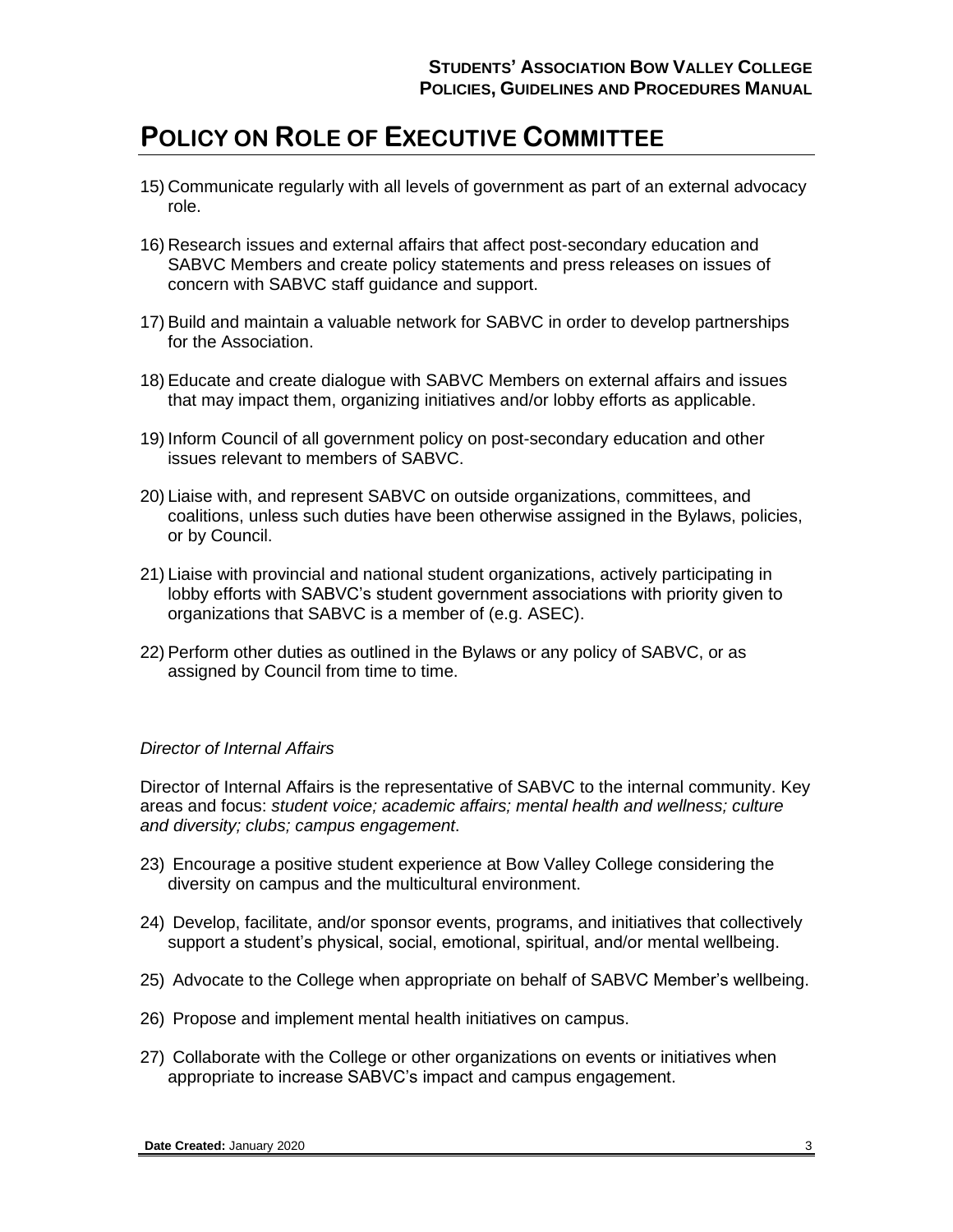- 28) Coordinate events, in conjunction with SABVC staff, from October to March of each year, always promoting awareness, engagement, and support to learners.
- 29) Be responsible for SABVC academic affairs, representing the Association in the BVC Academic Council and any other committee or group that offers peer support.
- 30) Encourage student engagement and promote quality of life on campus through student support, events, activities, initiatives, campaigns, and development of clubs.
- 31) Liaise with, and represent SABVC on internal committees managed by BVC, unless such duties have been otherwise assigned in the Bylaws, policies, or by Council.
- 32) Liaise with the Executive Director in order to:
	- 32.1 provide a link between the organization's governance and its administration;
	- 32.2 liaise with the administration of the College along with members of the Executive Committee, meeting with key administration as necessary;
- 33) Perform other duties as outlined in the Bylaws or any policy of SABVC, or as assigned by Council from time to time.

#### *Director of Finance*

Director of Finance is the representative of SABVC responsible for a sustainable finance and effective services. Key areas and focus: *finance; budget; health and dental plan; student services; administration*.

- 34) Provide the link between the finances of SABVC to Council and the Executive Committee and make recommendations for policy changes as necessary to ensure long-term sustainability of SABVC.
- 35) Review SABVC's operations such as, but not limited to, insurance coverage, regular financial reports, budgets, audit reports, contractual obligations, student services and to report any potential organizational risk to Council.
- 36) Ensure that the financial records of the Students' Association are maintained in good condition for the annual audit at the end of each fiscal year, in consultation with the Executive Director and the Controller.
- 37) Update the Executive Committee and Council on SABVC's financial position monthly by providing appropriate reports.
	- 37.1 Monthly reports to Executive Committee should include, but not limited to, SABVC profit and loss; and the biggest expenses, such as Health and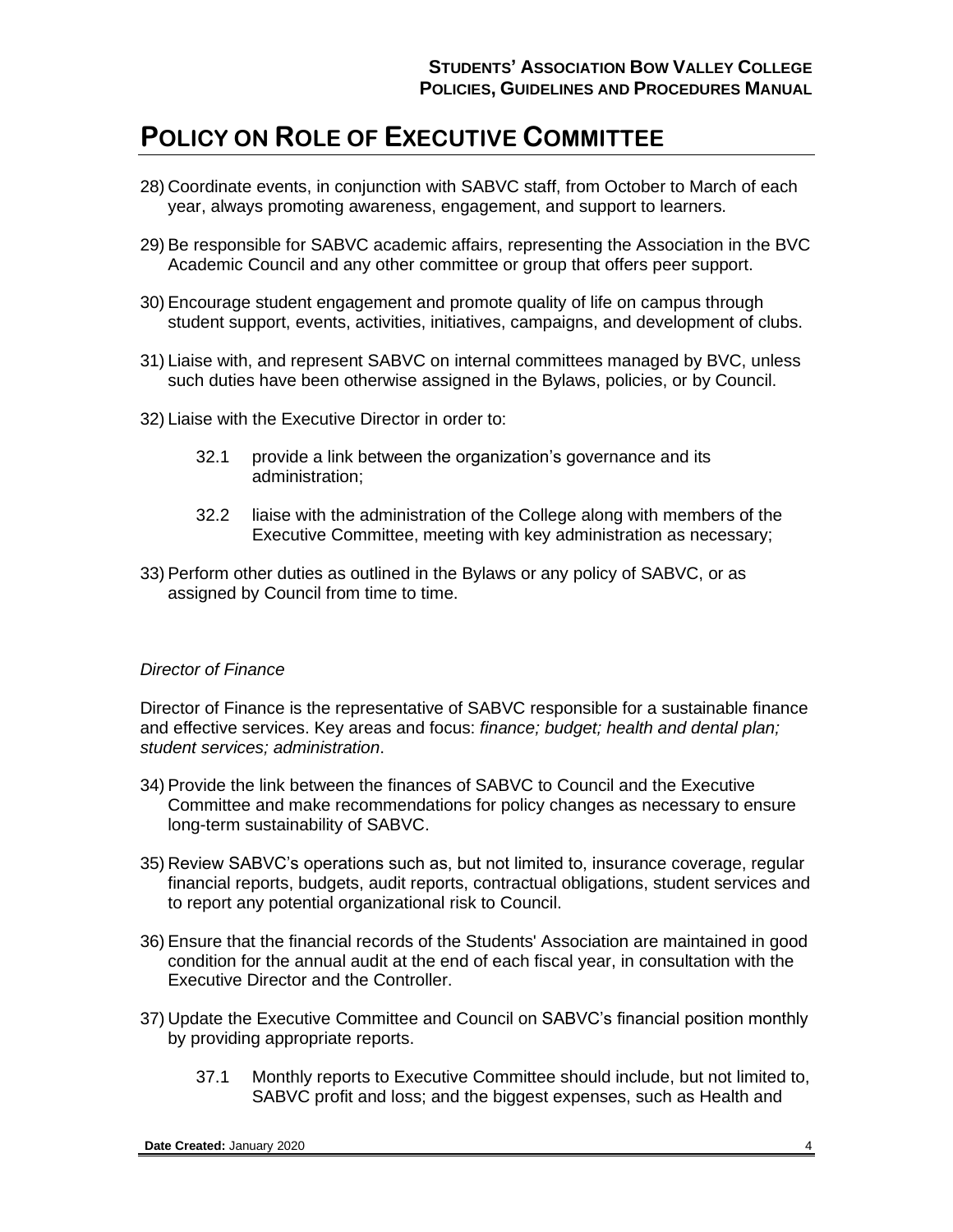Dental Plan, events, conferences and travelling, staff salary and compensation.

- 38) Prepare SABVC's budget, in conjunction with the Executive Director and the Controller, and in alignment with SABVC's mission, vision, and priorities.
- 39) Liaise with the Executive Director in order to monitor and manage health and dental plan provider and any service provided to Members by SABVC.
- 40) Participate in making recommendations to Council concerning expenditures not covered in, or amendments to, the budget approved by Council.
- 41) Keep accurate records of Council and Executive Committee meeting attendance and minutes, and ensure proper quorum and proper recording of motions, decisions, and actions of items of Council.
- 42) In conjunction with other Executive members, report to Council annually in order to provide performance evaluation, salary and benefit reviews for the Executive Director.
- 43) Perform other duties as outlined in the Bylaws or any policy of SABVC, or as assigned by Council from time to time.

### **COMPENSATION**

- 44) For adequate fulfilment of their individual responsibilities outlined in this Policy, Executive voting members shall receive a compensation for services rendered during their term, as approved by Council from time to time, always in accordance with SABVC Bylaws.
	- 44.1 Executive voting members shall be paid an hourly wage based on hours worked monthly.
- 45) Minimum requirements in order to receive compensation, Executive voting members must:
	- 45.1 Work up to fifty (50) hours per month, with a minimum of thirty (30) hours per month;
	- 45.2 Submit the required timesheet monthly and reports on time.
- 46) Executive voting members are entitled to be paid travelling and living expenses as per the SABVC Travel Policy when on SABVC business.
- 47) Work hours may not be carried over to subsequent months.